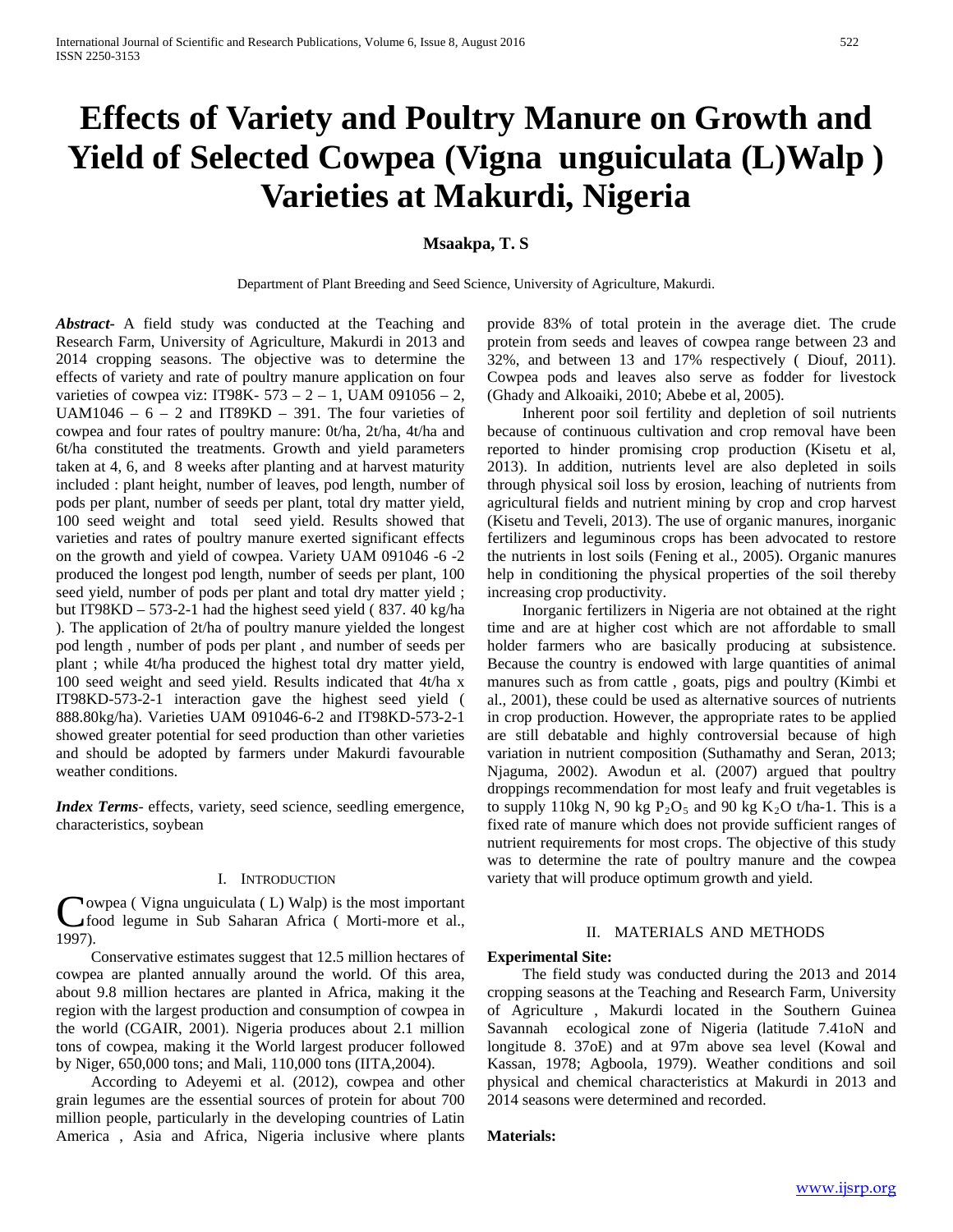Four cowpea varieties namely : IT98K-573-2-1, UAM 091056-2, IT89KD- 391 and UAM 091046-6-2 were obtained from the gene bank of University of Agriculture , Makurdi. Dress Force (seed dressing chemical) purchased from agrochemical store was used to treat seeds against ants, aphids, termites, downy mildew, loose smut and damping off. Poultry manure, collected from Teaching and Research Farm, University of Agriculture, Makurdi was used to determine its effect on growth and yield.

#### **Methods:**

 The experimental field previously lying fallow was cleared , ridged manually and consisted of twelve plots with a gross plot size of  $15m \times 10m$  ( $150m^2$ ), each plot consisted of four ridges, 0.5m apart and each ridge was 4m long. Two seeds were planted per hole and spaced 30cm x 30cm.

 Weed control was achieved by application of Codal 400 E.C. ( 200g metolachlor, 200g pendimethane ) per 20 litres of water. This was followed by hoe weeding at the onset of flowering. Pests were controlled using ' Best Vetox 85 ' insecticide at the rate of 50ml per 20 litres of water. Spraying started at the onset of flowering and continued at weekly intervals until pod maturity to minimize damages by weevils, stem borers, aphids, grasshoppers and leaf rollers.

 Data were collected from four randomly selected plants in each net plot and recorded as

Follows:

- Pant height (cm) at 4, 6, and 8 WAP.
- Number of leaves at 4, 6, and 8 WAP.
- Number of pods per plant.
- Pod length per plant (cm).
- Number of seeds per plant.
- $100$  seed weight  $(g)$ .
- Total dry weight of plant (g).
- Seed yield ( kg/ha ).

### **Treatments and Experimental Design:**

 Four cowpea varieties viz: UAM 091046- 6-2, UAM 091056- 2, IT89KD- 391, IT98K- 573-2-1 and four rates of poultry manure: 0 t/ha, 2 t/ha, 4 t/ha and 6 t/ha constituted the treatments used. The study was laid out in a 4x4 factorial arranged in Randomized Complete Block Design ( RCBD ) with three replications.

## **Statistical Analysis:**

 All the data were analyzed statistically using the Analysis of Variance Procedure (ANOVA) described by Singh and Chaudhary (1979) ; Steel and Torrie ( 1980 ). Treatment effects were compared by the Fisher's Least Significant Difference Procedure (F-LSD) at 5% level of significance described by Little and Hill (1978) ; Steel and Torrie (1980). GenStat Release Version 2009 was used for analysis.

## III. RESULTS

## **Plant Height:**

 The four varieties of cowpea differed significantly in plant height at 6 and 8 weeks after planting (WAP), but were not significantly different at 4 WAP (Table 1). At 6 WAP, variety IT98K-573-2-1 produced the highest plant height of 63.47 cm, while IT89KD-391 gave the lowest plant height of 35.69 cm. The highest plant height (63.09cm) and lowest plant height (44.00cm) were recorded at 8 WAP with IT89KD-391 and UAM 091046-6- 2 respectively.

#### **Number of Leaves:**

 The effects of variety on number of leaves (Table 1) were not significant at 4 and 6 WAP, but was significant at 8 WAP with IT89KD-391 having significantly higher number of leaves (80.70) compared to other varieties, and UAM 091046-6-2 having the lowest number of leaves (24.60).

## **Effects of Variety on the Yield of Cowpea Pod Length:**

 Results on effects of variety on yield parameters of cowpea are summarized in Table 2. The four varieties differed significantly in pod length with UAM 091046-6-2 having the longest pod length of 19.88 cm and UAM 091056-2 having the shortest pod length of 13.50 cm.

#### **Number of Pods Per Plant:**

 In Table 2, variety UAM 091046-6-2 produced 19.83 pods per plant which was significantly higher and different compared to UAM 091056-2 with lower number of pods per plant ( 13.42 ). Variety IT98K-573-2-1 ranked second with 18.83 pods per plant.

### **Number of Seeds Per Plant:**

 Significantly different and higher number of seeds per plant ( 167.45 ) were observed with variety UAM 091046-6-2 when compared to other varieties. Variety UAM 091056-2 recorded the lowest number of pods per plant ( 119.82 ).

## **Total Dry Matter Yield :**

 The four varieties of cowpea differed significantly in total dry matter yield, with variety UAM 091046-6-2 being significantly higher in total dry matter yield ( 28.70 g ). Variety IT98K-573-2-1 produced the lowest total dry matter yield of 18.00 g ( Table 2 ).

#### **100 Seed Weight :**

 As presented in Table 2, the effects of variety on 100 seed weight was not significant, but UAM 091046-6-2 gave higher 100 seed weight of 17.64 g.

#### **Seed Yield :**

 Significant difference in seed yield was observed among the varieties ( Table 2 ). Variety IT98K-573-2-1 recorded significantly higher seed yield of 837.40 kg/ha compared to other varieties, while UAM 091056-2 gave the lowest seed yield of 538.80 kg/ha.

# **Effects of Variety x Rate Interaction on the Growth of Cowpea**

#### **Plant Height :**

 Results in Table 3 show that variety x rate interaction on plant height was significant at 4, 6 and 8 WAP. At 4 WAP,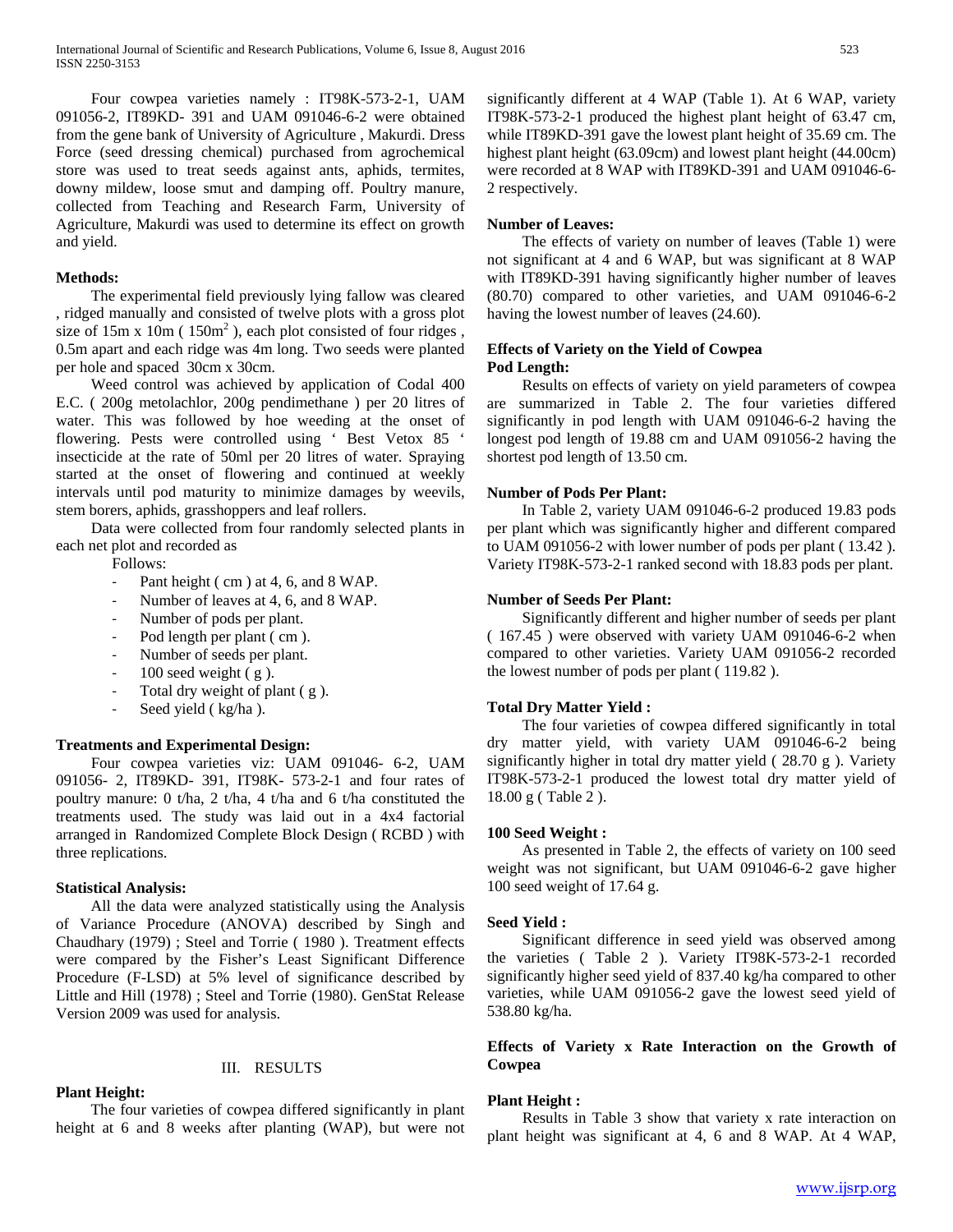IT89KD-391 x 0 t/ha interaction gave the highest plant height of 29.72 cm, while IT98K-573-2-1 x 4 t/ha interaction gave the lowest plant height ( 16.46 cm ). At 6 WAP, IT98K-573-2-1 x 2 t/ha produced the highest plant height ( 82.33 cm ) and IT89KD- $391 \times 4$  t/ha, the lowest plant height ( $21.50 \text{ cm}$ ). At 8 WAP, IT89KD-391 x 0 t/ha interaction was significantly higher in plant height (96.74 cm), while IT98K-573-2-1 x 0 t/ha gave the lowest plant height of 35.59 cm.

## **Number of Leaves:**

 Table 3 also shows that variety x rate interaction exerted significant effects on number of leaves at 4 to 8 WAP. At 4 WAP, IT89KD-391 gave significantly higher number of leaves ( 35.67 ) when 6 t/ha of poultry manure was applied. Variety UAM 091056-2 gave the lowest number of leaves ( 15.67 ) at application rate of 0 t/ha. At 6 WAP, IT89KD-391 produced significantly higher number of leaves ( 86.00 ) with 0 t/ha application rate, while IT89KD-391 gave the lowest number of leaves ( 25.00 ) when 2 t/ha of poultry manure was applied. At 8 WAP, IT89KD-391 gave significantly higher number of leaves ( 120.30 ) when 6 t/ha of poultry manure was applied to it, but UAM 091056-2 gave significantly lower number of leaves ( 21.30 ) at 2 t/ha of poultry manure.

#### **Effects of Variety x Rate Interaction on The Yield of Cowpea**

## **Pod Length :**

 Results in Table 4 show that the four cowpea varieties differed significantly in pod length, but IT89KD-391 had longer pods ( 22.50 cm ) when 6 t/ha of poultry manure was applied. Variety UAM 091056-2 produced pods with shorter length ( 11.30 cm ) at application rate of 0 t/ha.

#### **Number of Pods Per Plant:**

 Results of variety x rate interaction on number of pods per plant are also presented in Table 4. Variety IT89KD-391 was significantly higher in number of pods per plant ( 22.67 ) at application rate of 6 t/ha, while UAM 091056-2 gave the lowest number of pods per plant ( 11.33 ) at application rate of 0 t/ha.

## **Number of Seeds Per Plant:**

 UAM 091046-6-2 x 0 t/ha interaction produced significantly higher number of seeds per plant (205.27 ) followed by UAM 091046-6-2 x 2 t/ha interaction (177.68 ). Lower number of seeds per plant ( 92.67 ) were observed under UAM 091056-2 x 6 t/ha interaction.

## **Total Dry Matter Yield :**

 The interaction effect of variety and rate on total dry matter yield was not significant, but UAM 091046-6-2 produced higher total dry matter yield  $(33.50 \text{ g})$  when 4 t/ha of poultry manure was applied. The IT98K-573-2-1 x 0 t/ha interaction gave lower total dry matter yield of 14.50 g.

## **100 Seed Weight :**

 In Table 6, variety x rate interaction on seed weight was significant with UAM 091046-6-2 giving the highest 100 seed weight of 18.60 g when 2 t/ha of poultry manure was applied, while UAM 091056-2 gave the lowest seed weight (16.37 g) at poultry manure application rate of 0 t/ha.

# **Seed Yield :**

 Variety IT98K-573-2-1 x 4 t/ha interaction produced significantly higher seed yield of 888.80 kg/ha compared to other variety and rate interactions. While UAM 091056-2 produced the lowest seed yield of 528.10 kg/ha at application rate of 0 t/ha.

# **Effects of Rates of Poultry Manure on The Growth of Cowpea**

## **Plant Height :**

 The four rates of poultry manure differed significantly in plant height at 4, 6 and 8 WAP ( Table 2 ). However, the application of 0 t/ha yielded plant heights of 22.62 cm, 54.56 cm and 58.22 cm at 4, 6 and 8 WAP respectively, which were significantly higher and different when compared to other rates of application. There was a steady increase in plant height from 4 to 8 WAP with all rates of poultry manure application.

## **Number of Leaves:**

 In Table 2, the four rates of poultry manure differed significantly in number of leaves at 4 and 8 WAP but were not significantly different at 6 WAP. The highest number of leaves ( 28.67 and 77.80 ) were recorded at 4 and 8 WAP when 6 t/ha of poultry manure was applied and differed significantly from the number of leaves produced when other application rates were used. Lower number of leaves were observed with 4 t/ha (21.50) and 0 t/ha (22.17) at 4 WAP.

#### **Effects of Rates of Poultry Manure On The Yield of Cowpea**

#### **Pod Length :**

 Results summarized in Table 5 show that the longest pod length of 18.02 cm was observed when 2 t/ha of poultry manure was applied and was significantly different from the pod length of other rates .The application rate of 6 t/ha gave the lowest pod length of 17.60 cm.

#### **Number of Pods Per Plant:**

 The four rates of poultry manure were not significantly different in number of pods per plant, but 2 t/ha ranked higher in number of pods per plant  $(17.82)$ .

#### **Number of Seeds Per Plant:**

 Table 5 indicates that 0 t/ha of poultry manure produced significantly higher number of seeds per plant ( 153.86 ) than other rates. This was followed by 4 t/ha of poultry manure which gave 153.03 seeds per plant. Lower number of seeds per plant were observed with 6 t/ha of poultry manure.

#### **Total Dry Matter Yield :**

 Results on total dry matter yield are also presented in Table 5. Higher total dry matter yield ( 25.60 g ) was observed with 4 t/ha of poultry manure but it was not significantly different when compared with other rates. The control  $( 0 t/ha )$  gave the lowest total dry matter yield of 20.30 g .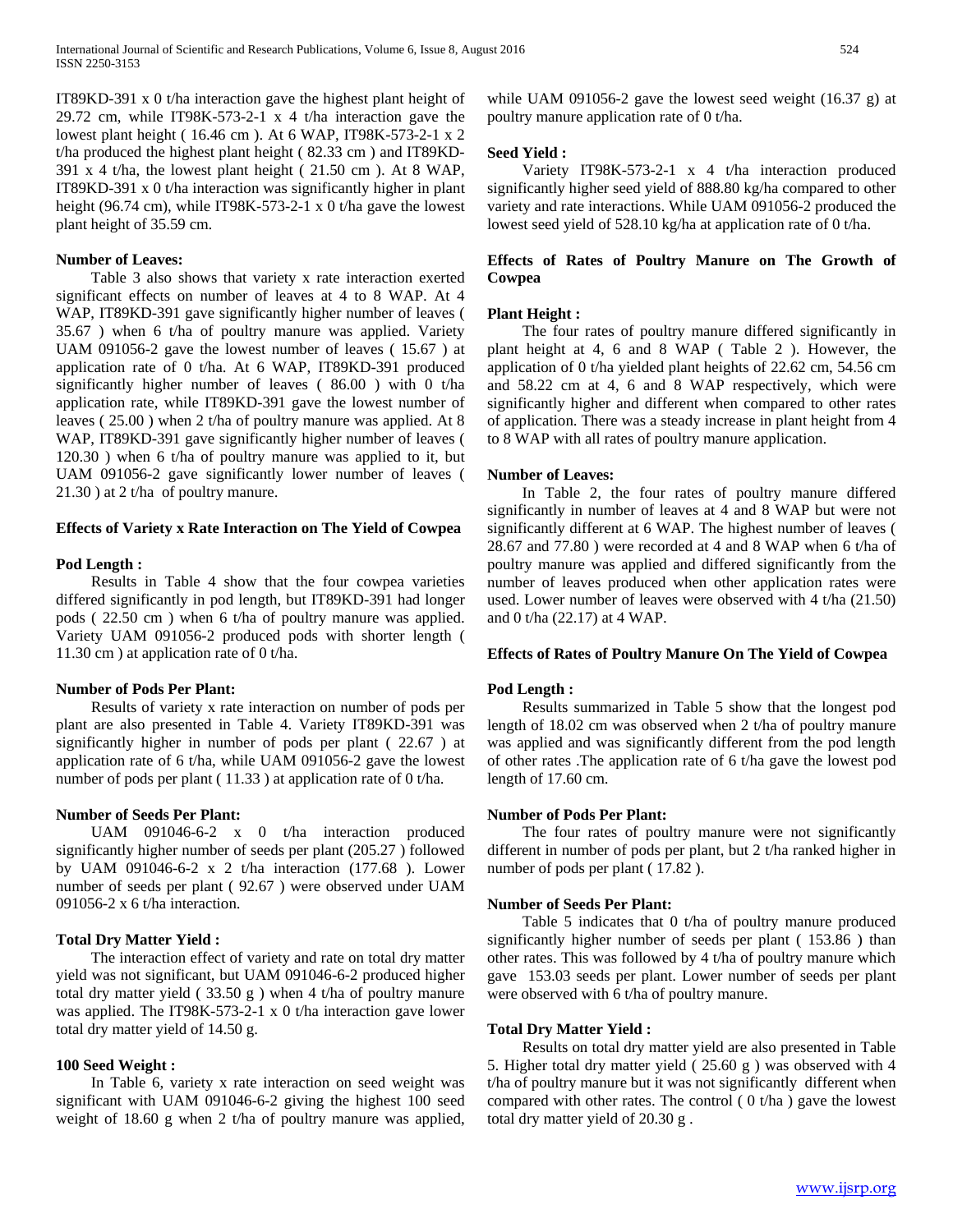# **100 Seed Weight ( g )**

 The rates of poultry manure significantly affected 100 seed weight. Application of 4t/ha had significantly higher 100 seed weight of 18.05 g and 6t/ha produced the lowest 100 seed weight of 16.92 g.

## **Seed Yield :**

 At an application rate of 4 t/ha, a significantly higher seed yield of 685.90 kg/ha was recorded compared to other rates and the lowest seed yield ( 652.00 kg/ha ) was obtained when 0 t/ha of poultry manure was applied.

# **DISCUSSION**

## **Effects Of Variety On The Growth Of Cowpea:**

 There was no significant variety effect on the growth of cowpea at 4 WAP. This was because the seedlings had just established and the period was too short for the manifestation of any genetic trait. However, there was significant difference at 6 to 8 WAP with IT89KD-391 having the highest plant height which was not significantly different from IT98K-573-2-1, but differed significantly from UAM 091046-6-2 and UAM 091056- 2 (Table 1). The significantly higher plant height of IT89KD-391 may have been due to the genetic capability of the variety to grow taller and spread more than other varieties. The varieties responded significantly different according to their maturity periods (Adeoye et al., 2011).

# **Effects Of Rate Of Poultry Manure On The Growth Of Cowpea:**

 The results on plant height from 4 to 8 WAP showed that there was a steady increase in plant height with increasing rate of poultry manure ( Table 2). The highest plant height of 55.29 cm was recorded at 8 WAP with an application rate of 6t/ha. At 6 WAP, there was an abrupt decrease in plant height with increasing rate of poultry manure. The reduced plant height may be as a result of environmental factors in the field as reported by Ewulo ( 2005 ).

 The trend observed with plant height in Table 2 was also observed with number of leaves. This trend shows that with increasing rate of poultry manure, the number of leaves also increased. The presence of higher number of leaves indicates higher rate of photosynthesis per unit time and hence higher yield.

# **Interaction Effect Of Variety And Rate On The Growth Of Cowpea:**

 Interaction forms the basis for making valid conclusion and recommendation. The growth habit of any crop specie is the manifestation of its genetic make-up. In Table 3, variety IT89KD- 391 x 0 t/ha interaction produced plants which were taller ( 96.79 cm ) at 8 WAP compared to other variety x rate interactions. While IT98K-573-2-1 x 0 t/ha interaction gave shorter plants ( 35.59 cm ) at 8 WAP. On the basis of growth habit, variety IT89KD-391 could be rated as tall variety, and IT98K-573-2-1 as short or dwarf variety.

 Poultry manure is believed to superiorly increase the height of cowpea plants signifying its ability to quickly release nutrient elements required for vigour and growth of the plant, apart from its high nitrogen fixing ability. Similar findings were also reported by Ewulo ( 2005 ).

# **Effects Of Variety On The Yield Of Cowpea:**

 The higher seed yield of IT98K-573-2-1 ( 837.40 kg/ha) in Table 4 was probably due to its genetic make-up or constitution, and could be rated as high yielding. This is in agreement with Hanson and Hinson (1962) who observed that genotype has remained an important factor in determining yield responses to plants. All the varieties responded differently in seed yield. Results produced by varieties in Table 4 agrees with Hall et al. ( 2003 ) who reported that seed yield in cowpea has a high variation among varieties with a positive correlation at phenotypic levels.

 There was no significant difference among the varieties in 100 seed weight. Variety UAM 091046-6-2 had the highest pod length ( 19.88 cm ), number of seeds per plant ( 167.45 ), number of pods per plant (19.83) and total dry matter yield (28.70 g). All the varieties responded differently across the various yield parameters of cowpea.

# **Effects Of Rates Of Poultry Manure On The Yield Of Cowpea:**

 Table 5 showed that 2 t/ha gave significantly longer pod length ( 18.02 cm ). This may be attributed to the presence of appropriate proportions and quantities of nutrients required for pod development. The application rate of 4 t/ha gave the highest number of seeds per plant ( 153.03 ) and this may be attributed to high rates of decomposition of poultry manure, relatively high quality and appropriate quantity of nutrient level it contained compared to other organic manures. Similar findings were also reported by Abebe et al. ( 2005 ).

 The physiological influence of 4 t/ha was responsible for higher seed yield, 100 seed weight and total dry matter yield of cowpea. The findings in this study suggest that relatively low application rate of poultry manure will give rise to low yield and high application rate will also result to low yields, hence the need to apply average rate of poultry manure. Similar result was also reported by Bakayoko et al. ( 2012 ).

## **Interaction Effect Of Variety And Rate On The Yield Of Cowpea:**

 In Table 6, IT89KD-391 gave the highest number of pods per plant ( 22.67 ) at application rate of 4 t/ha. With reference to seed yield, IT98K-573-2-1 gave the highest seed yield of 888.80 kg/ha when 4 t/ha of poultry manure was applied. Also, UAM 091056-2 produced the highest 100 seed weight ( 18.60 g ) at application rate of 4 t/ha; while UAM 091046-6-2 gave the highest total dry matter yield of 33.50 g when 4 t/ha of poultry manure was applied. This indicates that cowpea varieties performed better when 4t/ha of poultry manure was used. This agrees with the finding of Abebe et al. (2005 ) who reported that poultry manure applied at the rate of 4 t/ha was comparatively better in contributing to the formation of pods in cowpea, promoting height of cowpea plants, seed yield and might be applicable to other grain legumes.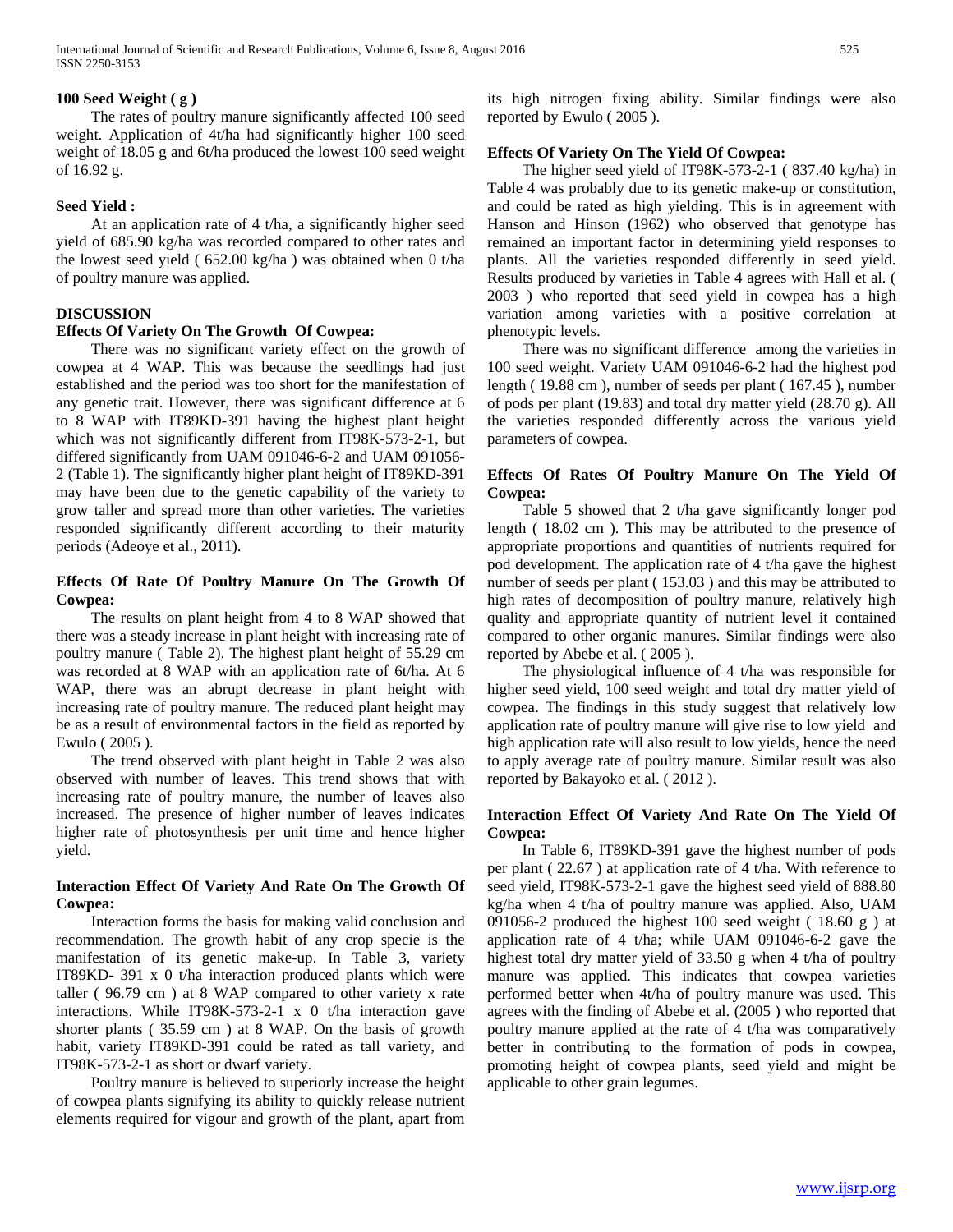# IV. CONCLUSION

 Four varieties of cowpea viz: IT 89kD-391, UAM 091046- 6-2, IT98K-573-2-1 and UAM 091056-2 were used for the study. Results clearly showed that rates of poultry manure exerted varied effects on the four varieties of cowpea evaluated. The results obtained indicated that 2 t/ha and 4 t/ha rates of poultry manure gave higher growth and yield of IT98K-573-2-1 and UAM 091056-2 varieties.

 There was significant variety x rate interaction on seed yield, 100 seed weight, plant height, pod length, number of pods per plant, number of leaves and number of seeds per plant. This means that rate of poultry manure is an important determinant of growth and yield parameters of cowpea. Variety UAM 091056-2 performed better and was followed by IT98K-573-2-1. Since significant difference was recorded across the varieties and rates of poultry manure, it shows that rates of poultry manure and variety influence maximize yields.

# **Table 1: Effects of variety on growth parameters of Cowpea**

| Plant height (cm) |       | <b>Number of leaves</b>     |       |       |       |  |  |  |
|-------------------|-------|-----------------------------|-------|-------|-------|--|--|--|
|                   |       | Weeks after planting        |       |       |       |  |  |  |
|                   |       |                             |       |       |       |  |  |  |
| 18.77             | 63.47 | 50.87                       | 22.17 | 55.20 | 63.90 |  |  |  |
| 20.07             | 41.27 | 54.87                       | 21.50 | 35.00 | 24.60 |  |  |  |
| 20.52             | 35.69 | 63.09                       | 27.67 | 53.20 | 80.70 |  |  |  |
| 19.61             | 43.49 | 44.01                       | 26.67 | 50.10 | 67.80 |  |  |  |
| NS.               | 0.15  | 0.14                        | NS    | NS    | 14.01 |  |  |  |
|                   |       | <b>Weeks after planting</b> |       |       |       |  |  |  |

**NS** = Not significant at 5% probability

## **Table 2: Effects of Rate of Poultry Manure on Growth Parameters of Cowpea**

|           | Weeks after planting | PLANT HEIGHT (cm) |       | Number of leaves<br>Weeks after planting |       |       |  |  |
|-----------|----------------------|-------------------|-------|------------------------------------------|-------|-------|--|--|
| rate      |                      |                   |       |                                          |       |       |  |  |
| 0 t/ha    | 22.62                | 54.56             | 58.22 | 22.17                                    | 50.80 | 51.50 |  |  |
| 2 t/ha    | 19.79                | 47.78             | 50.25 | 25.67                                    | 49.80 | 53.10 |  |  |
| $4$ t/ha  | 17.51                | 41.98             | 46.21 | 21.50                                    | 42.20 | 55.20 |  |  |
| $6$ t/ha  | 19.05                | 33.49             | 55.29 | 28.67                                    | 49.90 | 77.80 |  |  |
| LSD(0.05) | 1.33                 | 0.15              | 0.14  | 5.33                                     | NS    | 14.01 |  |  |

**NS** = Not significant at 5% probability

## **Table 3: Effects of variety x rate interaction on growth parameters of Cowpea**

|                       |                  | PLANT HEIGHT (cm) |                      |       | <b>Number of leaves</b> |                      |        |  |
|-----------------------|------------------|-------------------|----------------------|-------|-------------------------|----------------------|--------|--|
|                       |                  |                   | Weeks after planting |       |                         | Weeks after planting |        |  |
| variety               | rate             | 4                 | 6                    | 8     | 4                       | 6                    | 8      |  |
|                       | (t/ha)           |                   |                      |       |                         |                      |        |  |
| IT98K-573-2-1         | $\boldsymbol{0}$ | 16.55             | 60.11                | 35.59 | 18.67                   | 47.30                | 64.30  |  |
|                       | $\overline{2}$   | 22.51             | 82.33                | 57.29 | 26.00                   | 61.00                | 54.30  |  |
|                       | 4                | 16.46             | 65.19                | 48.21 | 23.00                   | 58.00                | 67.00  |  |
|                       | 6                | 19.55             | 46.24                | 62.38 | 21.00                   | 54.30                | 70.00  |  |
| <b>UAM 091056-2</b>   | $\theta$         | 21.02             | 38.33                | 47.39 | 15.67                   | 28.30                | 21.30  |  |
|                       | $\overline{c}$   | 22.44             | 29.20                | 49.19 | 25.67                   | 40.30                | 22.00  |  |
|                       | 4                | 17.13             | 58.29                | 48.16 | 19.00                   | 38.70                | 25.00  |  |
|                       | 6                | 19.67             | 39.19                | 38.73 | 25.67                   | 32.70                | 30.00  |  |
| <b>IT89KD-391</b>     | $\theta$         | 29.72             | 73.19                | 96.74 | 28.33                   | 86.00                | 71.00  |  |
|                       | $\overline{c}$   | 17.06             | 23.22                | 48.41 | 24.67                   | 25.00                | 80.00  |  |
|                       | 4                | 18.74             | 21.50                | 38.81 | 22.00                   | 32.30                | 51.30  |  |
|                       | 6                | 16.55             | 24.89                | 68.37 | 35.67                   | 69.30                | 120.30 |  |
| <b>UAM 091046-6-2</b> | $\boldsymbol{0}$ | 23.19             | 61.19                | 38.51 | 26.00                   | 44.30                | 46.30  |  |
|                       | $\boldsymbol{2}$ | 17.14             | 66.25                | 36.20 | 26.33                   | 72.70                | 56.00  |  |
|                       | 4                | 17.69             | 22.93                | 49.66 | 22.00                   | 40.00                | 77.70  |  |
|                       | 6                | 20.42             | 23.63                | 51.66 | 32.33                   | 43.30                | 91.00  |  |
| LSD(0.05)             |                  | 2.65              | 0.29                 | 0.27  | 10.65                   | 31.97                | 28.01  |  |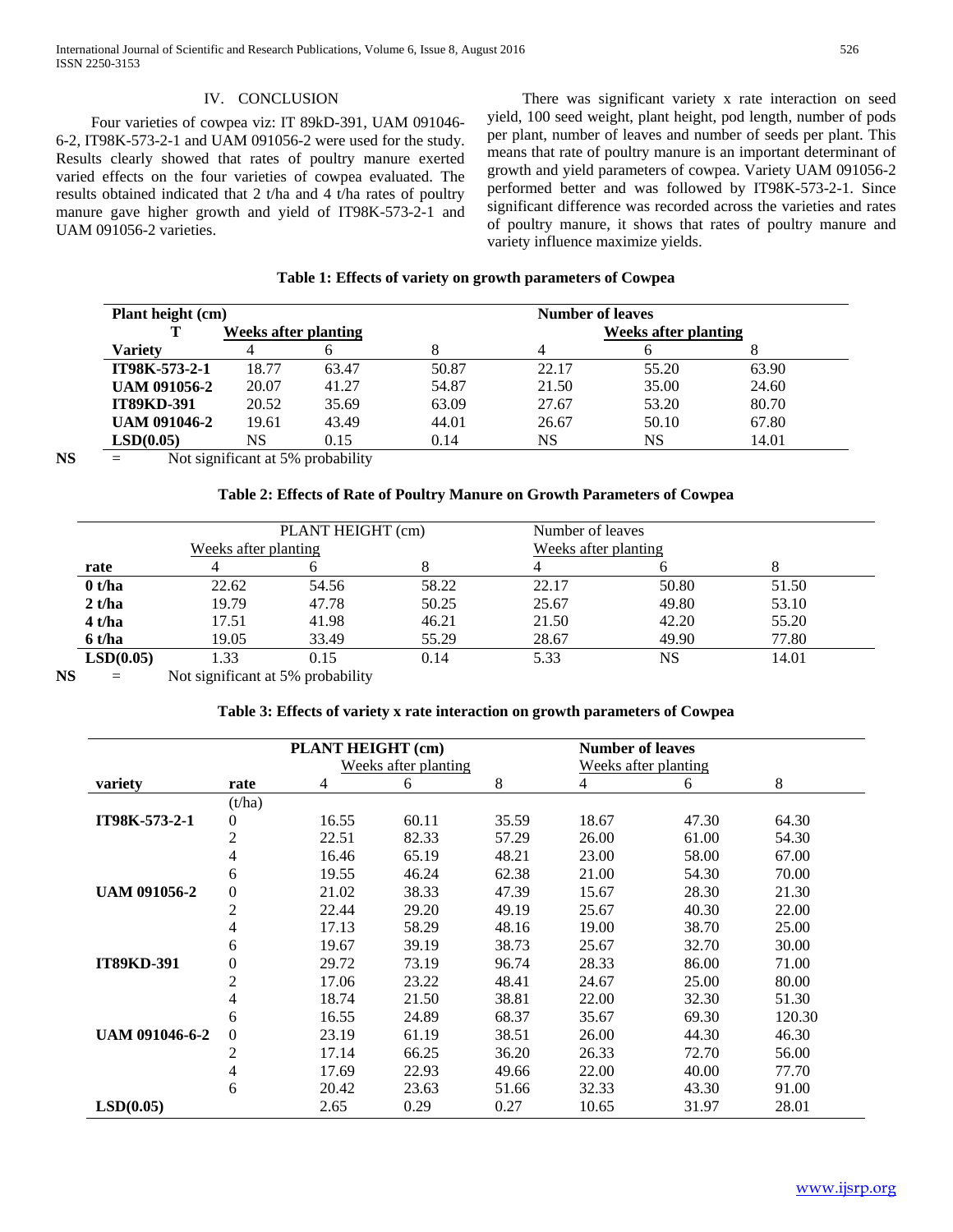| <b>Variety</b>       | Pod<br>length | of<br>Number   | of<br>Number    | Total dry matter | 100<br>seed  | yield<br>Seed |
|----------------------|---------------|----------------|-----------------|------------------|--------------|---------------|
|                      | (cm)          | Pods per plant | seeds per plant | yield $(g)$      | weight $(g)$ | (kg/ha)       |
|                      |               |                |                 |                  |              |               |
| IT98K-573-2-1        | 18.96         | 18.83          | 150.09          | 18.00            | 16.81        | 837.40        |
| <b>UAM 091056-2</b>  | 13.50         | 13.42          | 119.82          | 21.10            | 16.51        | 538.80        |
| <b>IT89KD-391</b>    | 17.67         | 17.67          | 154.62          | 22.90            | 17.40        | 611.10        |
| <b>UAM 091046-6-</b> | 19.88         | 19.83          | 167.45          | 28.70            | 17.64        | 629.80        |
|                      |               |                |                 |                  |              |               |
| LSD(0.05)            | 0.12          | 3.02           | 0.15            | 6.88             | <b>NS</b>    | 12.57         |

# **Table 4: Effects of variety on yield parameters of Cowpea**

**NS** = Not significant at 5% probability

# **Table 5: Effects of rate of poultry manure on yield parameters of Cowpea**

| rate $(t/ha)$           | Pod<br>length | of<br>Number   | οf<br>Number    | Total dry matter | 100<br>seed  | vield<br>Seed |
|-------------------------|---------------|----------------|-----------------|------------------|--------------|---------------|
|                         | (cm)          | Pods per plant | seeds per plant | yield $(g)$      | weight $(g)$ | (kg/ha)       |
|                         | 16.59         | 16.58          | 153.86          | 20.30            | 16.08        | 621.80        |
|                         | 18.02         | 17.83          | 151.33          | 22.70            | 17.32        | 657.40        |
| $\overline{\mathbf{4}}$ | 17.79         | 17.75          | 153.03          | 25.60            | 18.05        | 685.90        |
| 6                       | 17.60         | 17.58          | 133.77          | 22.10            | 16.92        | 652.00        |
| LSD(0.05)               | 0.12          | <b>NS</b>      | 0.15            | NS               | 0.95         | 12.57         |

**NS** = Not significant at 5% probability

# **Table 6: Effects of variety x rate interaction on yield parameters of Cowpea**

|                       |                  | PLANT HEIGHT (cm) |                      |        | <b>Number of leaves</b> |                      |        |
|-----------------------|------------------|-------------------|----------------------|--------|-------------------------|----------------------|--------|
|                       |                  |                   | Weeks after planting |        |                         | Weeks after planting |        |
| variety               | rate $(t/ha)$    | $\overline{4}$    | 6                    | 8      | 4                       | 6                    | 8      |
| IT98K-573-2-1         | $\boldsymbol{0}$ | 20.30             | 20.33                | 165.14 | 14.50                   | 16.13                | 794.30 |
|                       | $\overline{2}$   | 20.24             | 20.00                | 162.66 | 18.20                   | 16.97                | 861.80 |
|                       | 4                | 18.12             | 18.00                | 149.10 | 20.50                   | 17.77                | 888.80 |
|                       | 6                | 17.17             | 17.00                | 123.48 | 18.60                   | 16.37                | 804.60 |
| <b>UAM 091056-2</b>   | $\boldsymbol{0}$ | 11.30             | 11.33                | 98.63  | 18.00                   | 14.40                | 528.10 |
|                       | $\overline{2}$   | 13.17             | 13.00                | 115.48 | 20.60                   | 15.93                | 543.90 |
|                       | 4                | 17.20             | 17.00                | 172.50 | 24.30                   | 18.10                | 551.50 |
|                       | 6                | 12.34             | 12.33                | 92.67  | 21.80                   | 17.60                | 531.50 |
| <b>IT89KD-391</b>     | $\overline{0}$   | 13.64             | 13.67                | 146.38 | 23.50                   | 17.07                | 573.90 |
|                       | $\overline{2}$   | 17.20             | 17.00                | 149.52 | 22.90                   | 17.77                | 592.90 |
|                       | 4                | 17.34             | 17.33                | 167.16 | 24.40                   | 18.10                | 639.00 |
|                       | 6                | 22.50             | 22.67                | 155.42 | 20.90                   | 16.67                | 639.00 |
| <b>UAM 091046-6-2</b> | $\boldsymbol{0}$ | 21.10             | 21.00                | 205.27 | 25.40                   | 16.70                | 46.30  |
|                       | $\overline{2}$   | 21.47             | 66.25                | 36.20  | 26.33                   | 72.70                | 56.00  |
|                       | 4                | 18.54             | 22.93                | 49.66  | 22.00                   | 40.00                | 77.70  |
|                       | 6                | 18.40             | 23.63                | 51.66  | 32.33                   | 43.30                | 91.00  |
| LSD(0.05)             |                  | 0.24              | 6.05                 | 0.29   | <b>NS</b>               | 1.89                 | 6.23   |

**NS =** Not significant at 5% probability